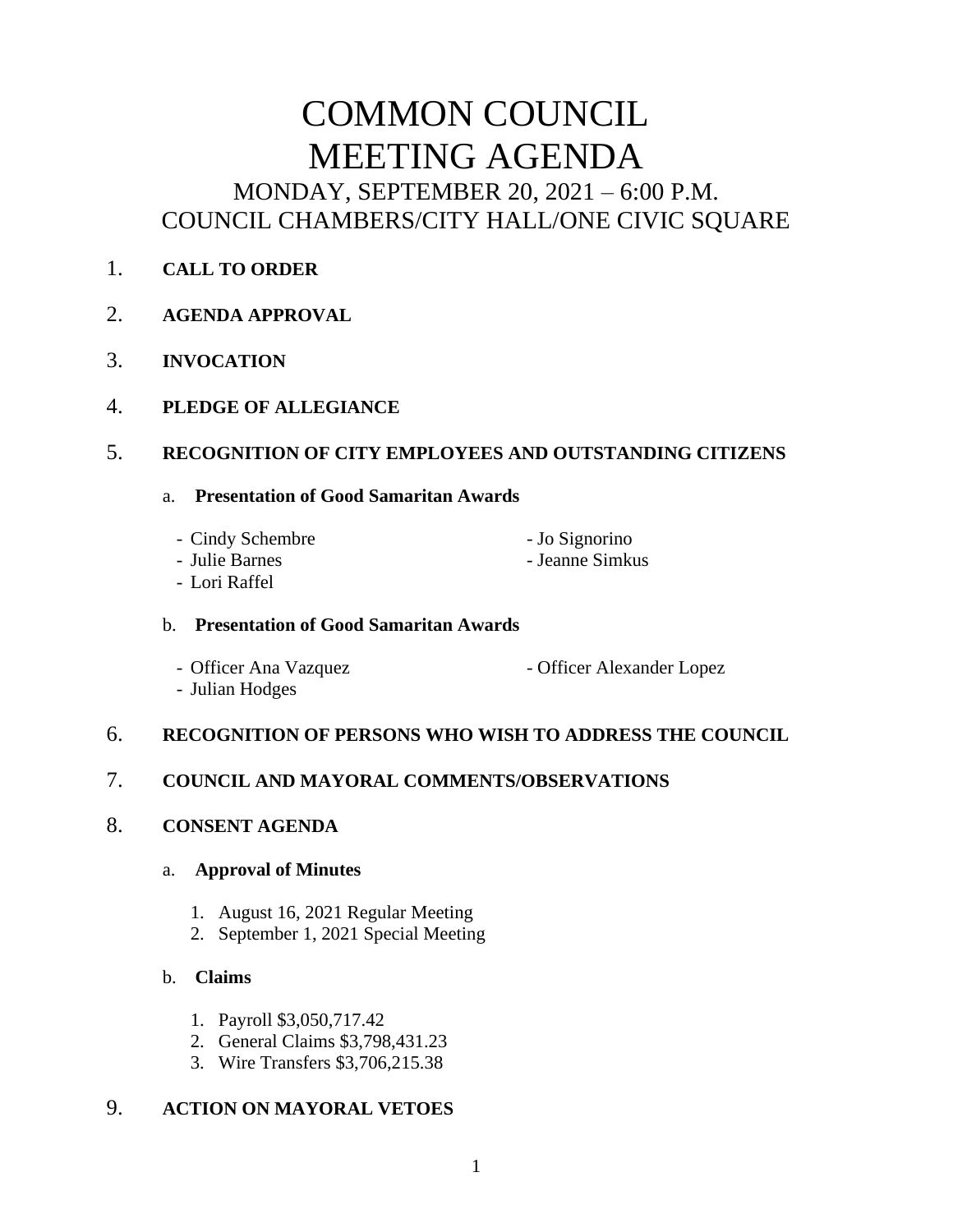# 10. **COMMITTEE REPORTS**

- a. Finance, Utilities and Rules Committee
- b. Land Use and Special Studies Committee
- c. All reports designated by the Chair to qualify for placement under this category.

### 11. **OTHER REPORTS – (at the first meeting of the month specified below):**

#### a. **Carmel Redevelopment Commission (Monthly)**

- b. Carmel Historic Preservation Commission (Quarterly January, April, July, October)
- c. Audit Committee (Bi-annual May, October)
- d. Redevelopment Authority (Bi-annual April, October)
- e. Carmel Cable and Telecommunications Commission (Bi-annual April, October)
- f. Economic Development Commission (Bi-annual February, August)
- g. Library Board (Annual February)
- h. Ethics Board (Annual February)
- i. Public Art Committee (Annual August)
- j. Parks Department (Quarterly February, May, August, November)
- k. All reports designated by the Chair to qualify for placement under this category.

#### 12. **OLD BUSINESS**

a. **Second Reading of Ordinance Z-669-21**; An Ordinance of the Common Council of the City of Carmel, Indiana, Amending the Automobile Service Station Use-Specific Standards and Definitions in the Unified Development Ordinance; Sponsor: Councilor Rider. **Sent to the Land Use and Special Studies Committee.**

#### **Synopsis:**

An Ordinance amending the Automobile Service Station Use-Specific Standards and Definitions in the Unified Development Ordinance.

# 13. **PUBLIC HEARINGS**

a. **First Reading of Ordinance D-2590-21**; An Ordinance of the Common Council of the City of Carmel, Indiana Vacating Right-of-Way Located Entirely Within the Corporate Boundaries of Carmel, Indiana; Sponsor: Councilor Rider

#### **Synopsis:**

Vacates those portions of the existing Public Way known as the 3<sup>rd</sup> Street SE Alley being the first east/west alley lying north of E. Elm Street, east of  $1<sup>st</sup>$  Ave SE, located entirely within the corporate boundaries of Carmel, Indiana.

b. **First Reading of Ordinance D-2595-21**; An Ordinance of the Common Council of the City of Carmel, Indiana, Establishing the Appropriations for the 2022 Budget; Sponsor: Councilor Finkam.

# **Synopsis:**

Establishes 2022 appropriations for the City of Carmel.